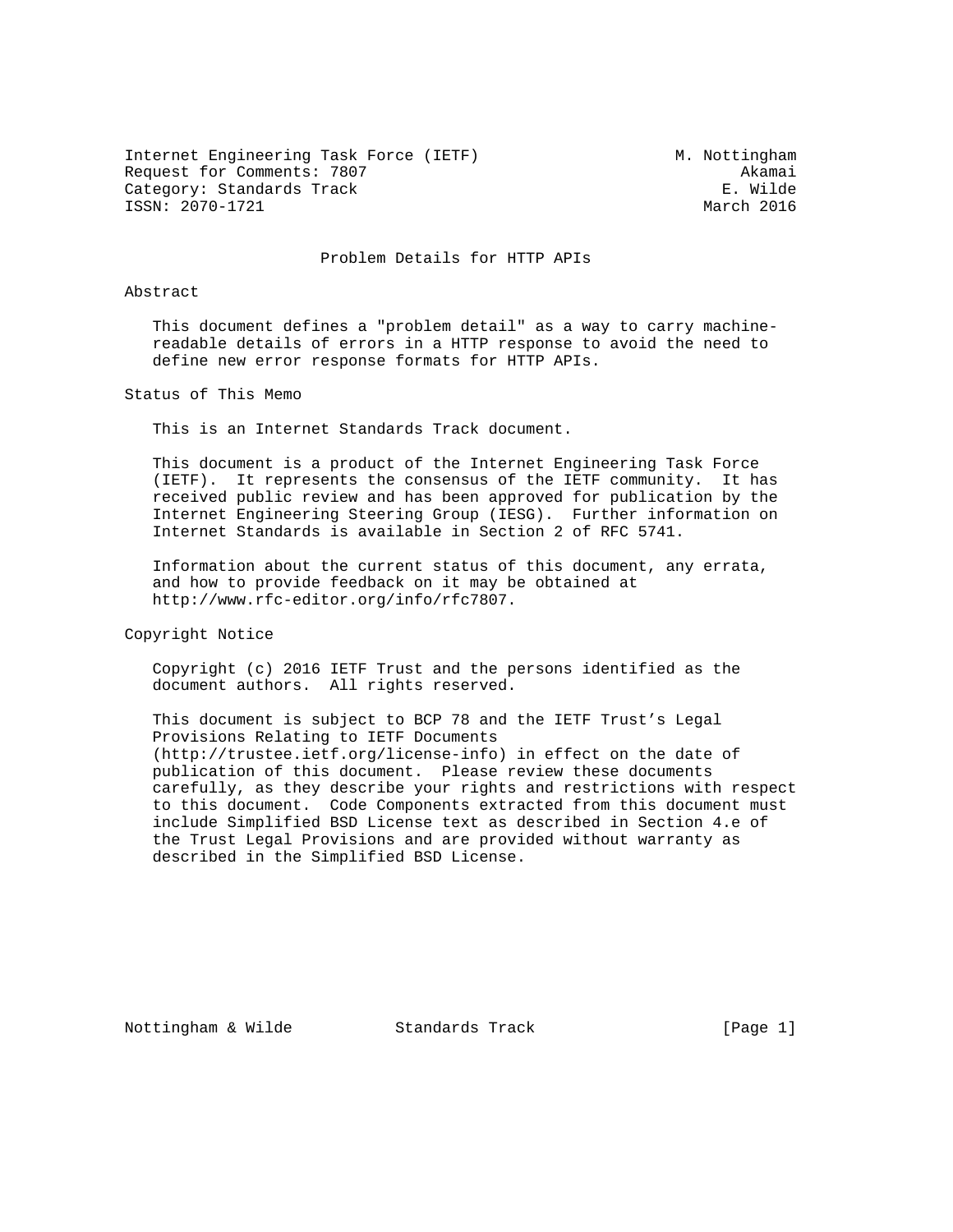Table of Contents

|               |      | Introduction                                         |  |  |  |              |
|---------------|------|------------------------------------------------------|--|--|--|--------------|
| 2.            |      |                                                      |  |  |  | 3            |
| $\mathcal{E}$ |      | The Problem Details JSON Object                      |  |  |  | ζ            |
|               | 3.1. | Members of a Problem Details Object                  |  |  |  | 5            |
|               | 3.2. |                                                      |  |  |  | 6            |
|               |      | 4. Defining New Problem Types                        |  |  |  | 6            |
|               |      |                                                      |  |  |  | 7            |
|               |      | 4.2. Predefined Problem Types                        |  |  |  | 8            |
| 5.            |      |                                                      |  |  |  | $\mathsf{B}$ |
| რ —           |      |                                                      |  |  |  | 9            |
|               |      | 6.1. application/problem+json                        |  |  |  | $\mathsf{Q}$ |
|               |      | 6.2. application/problem+xml                         |  |  |  | 10           |
| 7.            |      |                                                      |  |  |  | 11           |
|               | 7.1. | Normative References                                 |  |  |  | 11           |
|               |      | 7.2. Informative References                          |  |  |  | 12           |
|               |      | Appendix A. HTTP Problems and XML                    |  |  |  | 14           |
|               |      | Appendix B. Using Problem Details with Other Formats |  |  |  | 15           |
|               |      |                                                      |  |  |  | 16           |
|               |      |                                                      |  |  |  | 16           |
|               |      |                                                      |  |  |  |              |

### 1. Introduction

 HTTP [RFC7230] status codes are sometimes not sufficient to convey enough information about an error to be helpful. While humans behind Web browsers can be informed about the nature of the problem with an HTML [W3C.REC-html5-20141028] response body, non-human consumers of so-called "HTTP APIs" are usually not.

 This specification defines simple JSON [RFC7159] and XML [W3C.REC-xml-20081126] document formats to suit this purpose. They are designed to be reused by HTTP APIs, which can identify distinct "problem types" specific to their needs.

 Thus, API clients can be informed of both the high-level error class (using the status code) and the finer-grained details of the problem (using one of these formats).

 For example, consider a response that indicates that the client's account doesn't have enough credit. The 403 Forbidden status code might be deemed most appropriate to use, as it will inform HTTP generic software (such as client libraries, caches, and proxies) of the general semantics of the response.

 However, that doesn't give the API client enough information about why the request was forbidden, the applicable account balance, or how to correct the problem. If these details are included in the

Nottingham & Wilde Standards Track [Page 2]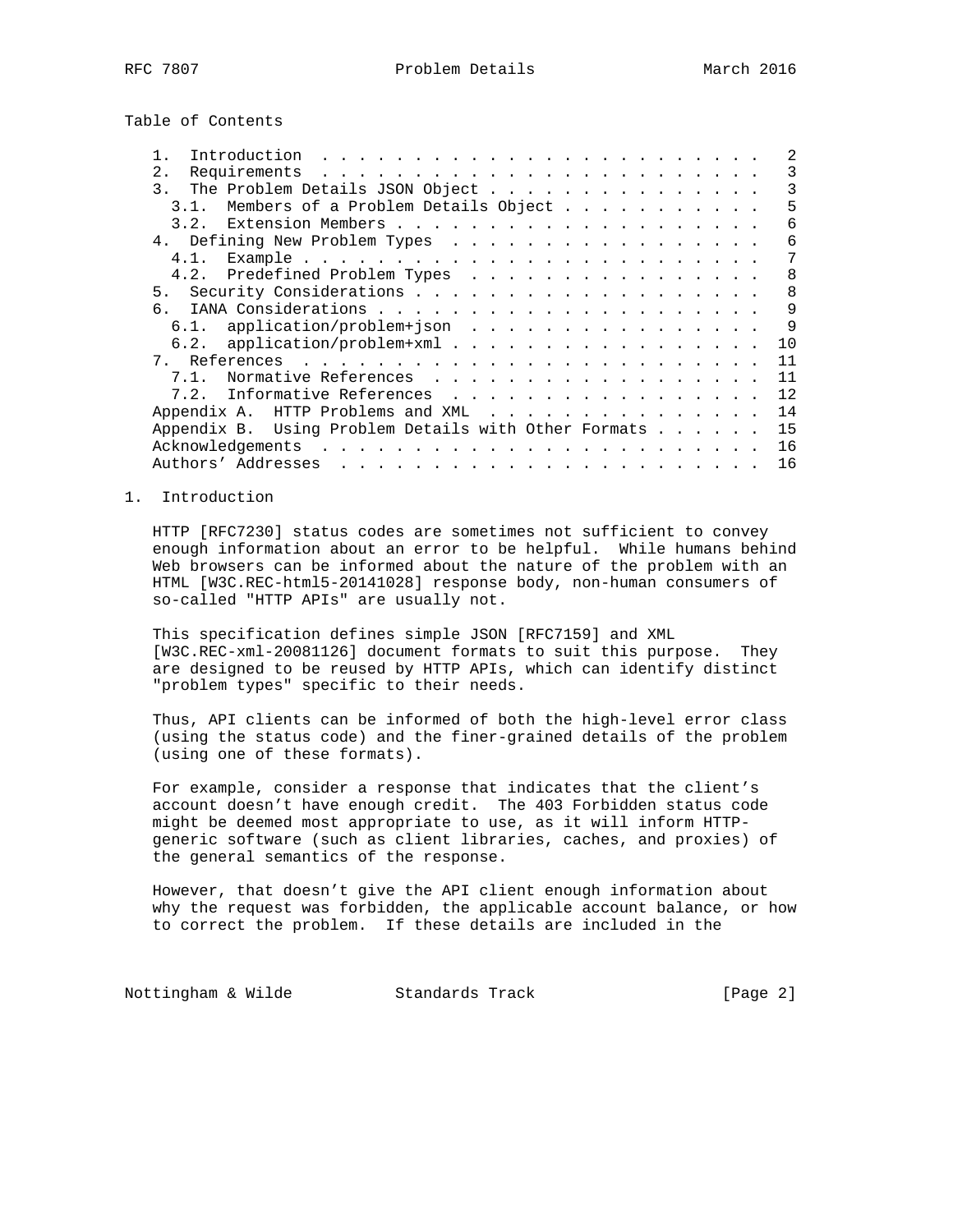response body in a machine-readable format, the client can treat it appropriately; for example, triggering a transfer of more credit into the account.

 This specification does this by identifying a specific type of problem (e.g., "out of credit") with a URI [RFC3986]; HTTP APIs can do this by nominating new URIs under their control, or by reusing existing ones.

 Additionally, problem details can contain other information, such as a URI that identifies the specific occurrence of the problem (effectively giving an identifier to the concept "The time Joe didn't have enough credit last Thursday"), which can be useful for support or forensic purposes.

The data model for problem details is a JSON [RFC7159] object; when formatted as a JSON document, it uses the "application/problem+json" media type. Appendix A defines how to express them in an equivalent XML format, which uses the "application/problem+xml" media type.

 Note that problem details are (naturally) not the only way to convey the details of a problem in HTTP; if the response is still a representation of a resource, for example, it's often preferable to accommodate describing the relevant details in that application's format. Likewise, in many situations, there is an appropriate HTTP status code that does not require extra detail to be conveyed.

 Instead, the aim of this specification is to define common error formats for those applications that need one, so that they aren't required to define their own, or worse, tempted to redefine the semantics of existing HTTP status codes. Even if an application chooses not to use it to convey errors, reviewing its design can help guide the design decisions faced when conveying errors in an existing format.

2. Requirements

 The key words "MUST", "MUST NOT", "REQUIRED", "SHALL", "SHALL NOT", "SHOULD", "SHOULD NOT", "RECOMMENDED", "MAY", and "OPTIONAL" in this document are to be interpreted as described in [RFC2119].

3. The Problem Details JSON Object

The canonical model for problem details is a JSON [RFC7159] object.

 When serialized as a JSON document, that format is identified with the "application/problem+json" media type.

Nottingham & Wilde Standards Track [Page 3]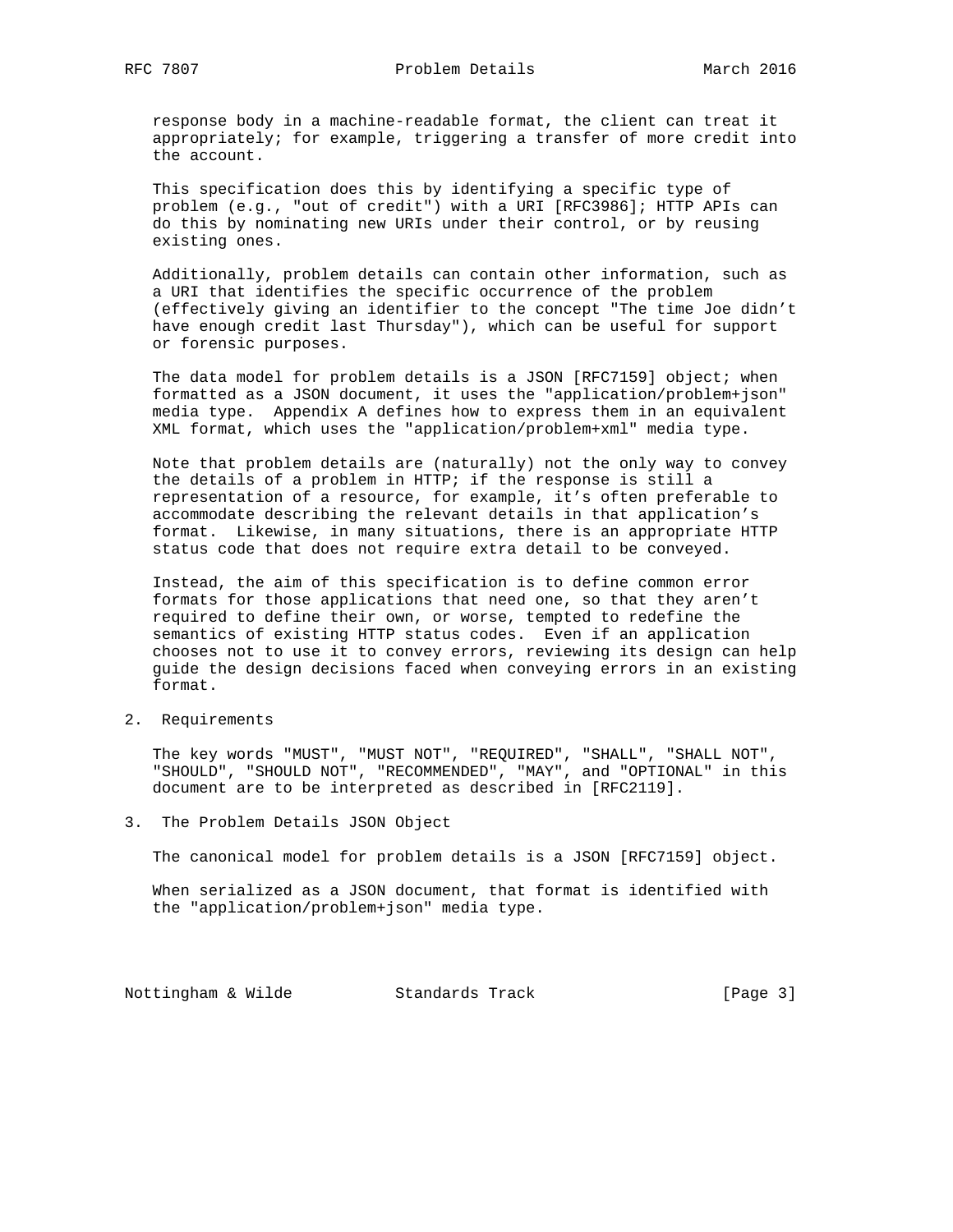```
 For example, an HTTP response carrying JSON problem details:
```

```
 HTTP/1.1 403 Forbidden
     Content-Type: application/problem+json
     Content-Language: en
\{ \cdot \cdot \cdot \cdot \cdot \cdot \cdot \cdot \cdot \cdot \cdot \cdot \cdot \cdot \cdot \cdot \cdot \cdot \cdot \cdot \cdot \cdot \cdot \cdot \cdot \cdot \cdot \cdot \cdot \cdot \cdot \cdot \cdot \cdot \cdot \cdot 
       "type": "https://example.com/probs/out-of-credit",
       "title": "You do not have enough credit.",
       "detail": "Your current balance is 30, but that costs 50.",
       "instance": "/account/12345/msgs/abc",
       "balance": 30,
       "accounts": ["/account/12345",
                           "/account/67890"]
     }
```
 Here, the out-of-credit problem (identified by its type URI) indicates the reason for the 403 in "title", gives a reference for the specific problem occurrence with "instance", gives occurrence specific details in "detail", and adds two extensions; "balance" conveys the account's balance, and "accounts" gives links where the account can be topped up.

 The ability to convey problem-specific extensions allows more than one problem to be conveyed. For example:

```
 HTTP/1.1 400 Bad Request
 Content-Type: application/problem+json
 Content-Language: en
```

```
 {
    "type": "https://example.net/validation-error",
    "title": "Your request parameters didn't validate.",
    "invalid-params": [ {
                               "name": "age",
                               "reason": "must be a positive integer"
\},
\{ "name": "color",
                              "reason": "must be 'green', 'red' or 'blue'"}
design to the control of the control of the control of the control of the control of the control of the control of
    }
```
 Note that this requires each of the subproblems to be similar enough to use the same HTTP status code. If they do not, the 207 (Multi- Status) [RFC4918] code could be used to encapsulate multiple status messages.

Nottingham & Wilde Standards Track [Page 4]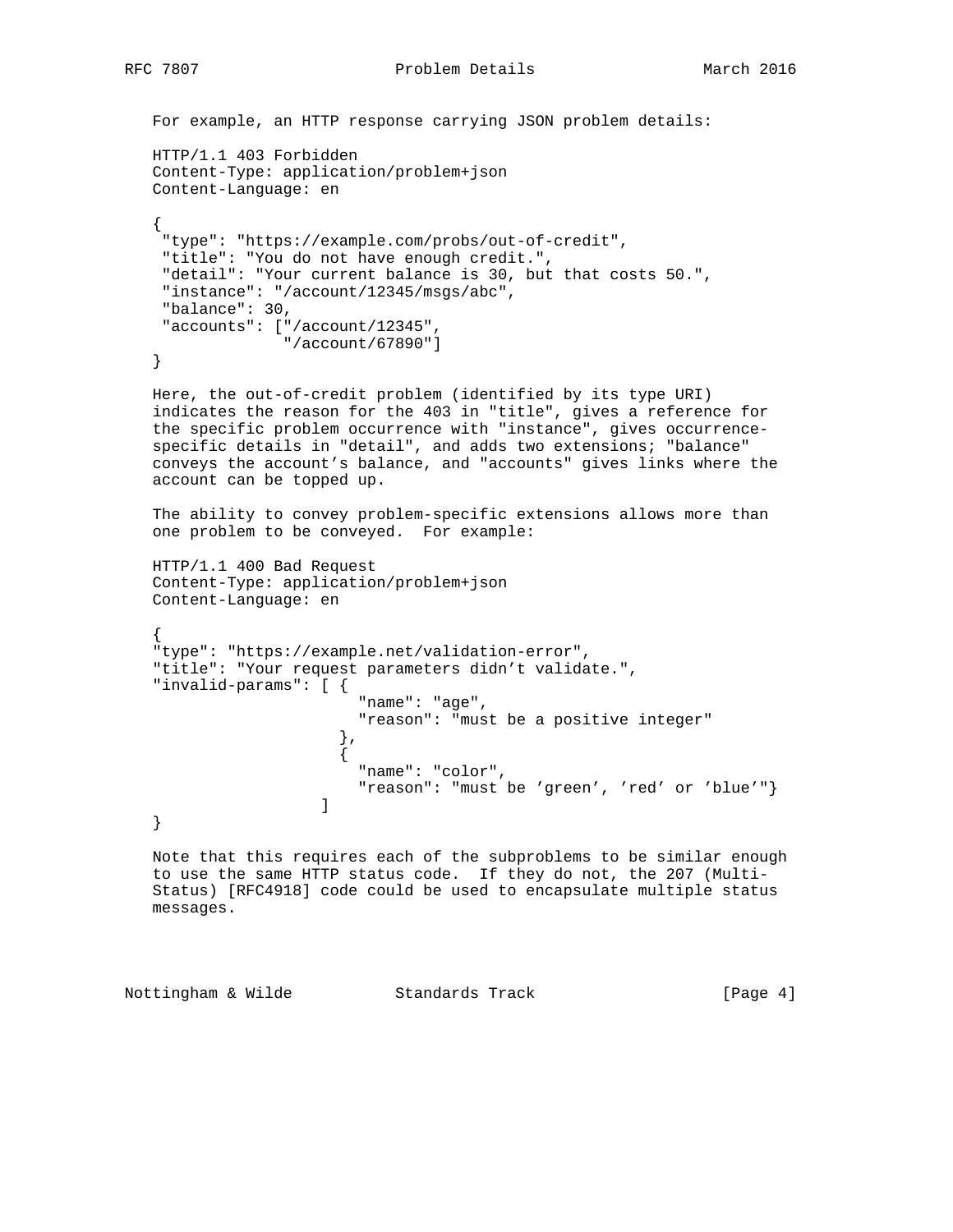#### 3.1. Members of a Problem Details Object

A problem details object can have the following members:

- o "type" (string) A URI reference [RFC3986] that identifies the problem type. This specification encourages that, when dereferenced, it provide human-readable documentation for the problem type (e.g., using HTML [W3C.REC-html5-20141028]). When this member is not present, its value is assumed to be "about:blank".
- o "title" (string) A short, human-readable summary of the problem type. It SHOULD NOT change from occurrence to occurrence of the problem, except for purposes of localization (e.g., using proactive content negotiation; see [RFC7231], Section 3.4).
- o "status" (number) The HTTP status code ([RFC7231], Section 6) generated by the origin server for this occurrence of the problem.
- o "detail" (string) A human-readable explanation specific to this occurrence of the problem.
- o "instance" (string) A URI reference that identifies the specific occurrence of the problem. It may or may not yield further information if dereferenced.

 Consumers MUST use the "type" string as the primary identifier for the problem type; the "title" string is advisory and included only for users who are not aware of the semantics of the URI and do not have the ability to discover them (e.g., offline log analysis). Consumers SHOULD NOT automatically dereference the type URI.

 The "status" member, if present, is only advisory; it conveys the HTTP status code used for the convenience of the consumer. Generators MUST use the same status code in the actual HTTP response, to assure that generic HTTP software that does not understand this format still behaves correctly. See Section 5 for further caveats regarding its use.

 Consumers can use the status member to determine what the original status code used by the generator was, in cases where it has been changed (e.g., by an intermediary or cache), and when message bodies persist without HTTP information. Generic HTTP software will still use the HTTP status code.

 The "detail" member, if present, ought to focus on helping the client correct the problem, rather than giving debugging information.

Nottingham & Wilde Standards Track [Page 5]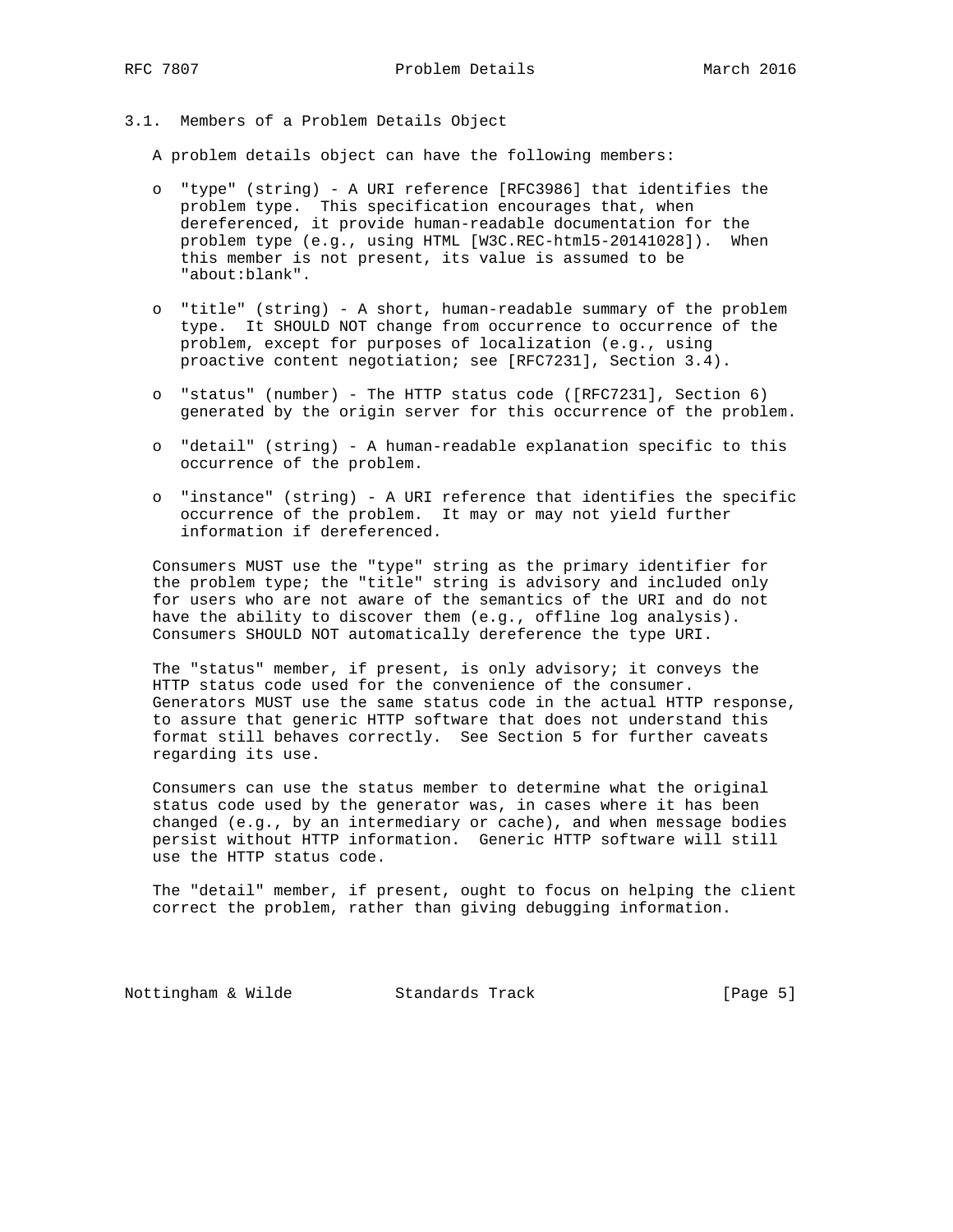RFC 7807 **Problem Details** March 2016

 Consumers SHOULD NOT parse the "detail" member for information; extensions are more suitable and less error-prone ways to obtain such information.

 Note that both "type" and "instance" accept relative URIs; this means that they must be resolved relative to the document's base URI, as per [RFC3986], Section 5.

#### 3.2. Extension Members

 Problem type definitions MAY extend the problem details object with additional members.

 For example, our "out of credit" problem above defines two such extensions -- "balance" and "accounts" to convey additional, problem specific information.

 Clients consuming problem details MUST ignore any such extensions that they don't recognize; this allows problem types to evolve and include additional information in the future.

 Note that because extensions are effectively put into a namespace by the problem type, it is not possible to define new "standard" members without defining a new media type.

4. Defining New Problem Types

 When an HTTP API needs to define a response that indicates an error condition, it might be appropriate to do so by defining a new problem type.

 Before doing so, it's important to understand what they are good for, and what's better left to other mechanisms.

 Problem details are not a debugging tool for the underlying implementation; rather, they are a way to expose greater detail about the HTTP interface itself. Designers of new problem types need to carefully consider the Security Considerations (Section 5), in particular, the risk of exposing attack vectors by exposing implementation internals through error messages.

 Likewise, truly generic problems -- i.e., conditions that could potentially apply to any resource on the Web -- are usually better expressed as plain status codes. For example, a "write access disallowed" problem is probably unnecessary, since a 403 Forbidden status code in response to a PUT request is self-explanatory.

Nottingham & Wilde Standards Track [Page 6]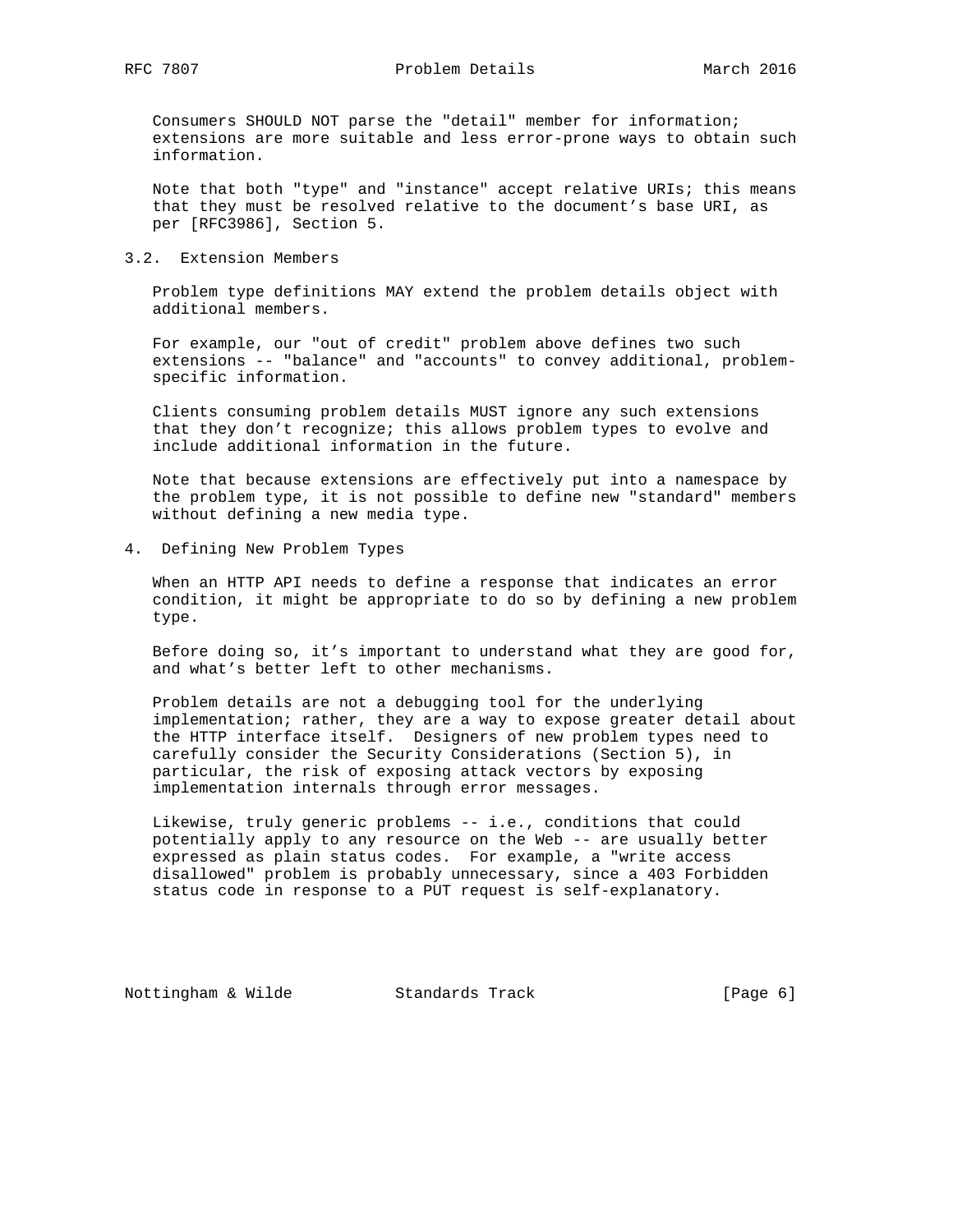Finally, an application might have a more appropriate way to carry an error in a format that it already defines. Problem details are intended to avoid the necessity of establishing new "fault" or "error" document formats, not to replace existing domain-specific formats.

 That said, it is possible to add support for problem details to existing HTTP APIs using HTTP content negotiation (e.g., using the Accept request header to indicate a preference for this format; see [RFC7231], Section 5.3.2).

New problem type definitions MUST document:

- 1. a type URI (typically, with the "http" or "https" scheme),
- 2. a title that appropriately describes it (think short), and
- 3. the HTTP status code for it to be used with.

 Problem type definitions MAY specify the use of the Retry-After response header ([RFC7231], Section 7.1.3) in appropriate circumstances.

 A problem's type URI SHOULD resolve to HTML [W3C.REC-html5-20141028] documentation that explains how to resolve the problem.

 A problem type definition MAY specify additional members on the problem details object. For example, an extension might use typed links [RFC5988] to another resource that can be used by machines to resolve the problem.

 If such additional members are defined, their names SHOULD start with a letter (ALPHA, as per [RFC5234], Appendix B.1) and SHOULD consist of characters from ALPHA, DIGIT ([RFC5234], Appendix B.1), and "\_" (so that it can be serialized in formats other than JSON), and they SHOULD be three characters or longer.

# 4.1. Example

 For example, if you are publishing an HTTP API to your online shopping cart, you might need to indicate that the user is out of credit (our example from above), and therefore cannot make the purchase.

Nottingham & Wilde Standards Track [Page 7]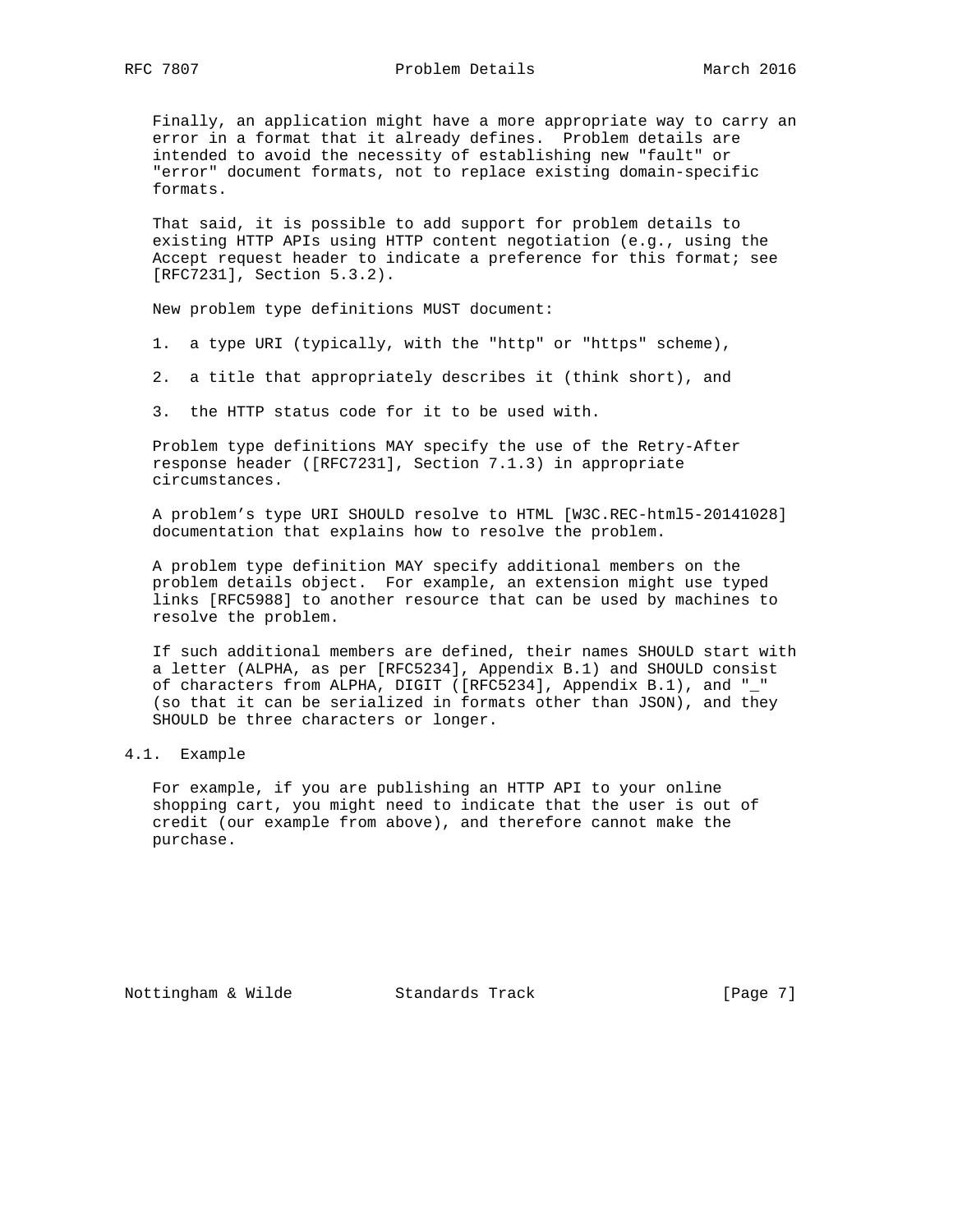If you already have an application-specific format that can accommodate this information, it's probably best to do that. However, if you don't, you might consider using one of the problem details formats -- JSON if your API is JSON-based, or XML if it uses that format.

 To do so, you might look for an already-defined type URI that suits your purposes. If one is available, you can reuse that URI.

 If one isn't available, you could mint and document a new type URI (which ought to be under your control and stable over time), an appropriate title and the HTTP status code that it will be used with, along with what it means and how it should be handled.

 In summary: an instance URI will always identify a specific occurrence of a problem. On the other hand, type URIs can be reused if an appropriate description of a problem type is already available someplace else, or they can be created for new problem types.

#### 4.2. Predefined Problem Types

This specification reserves the use of one URI as a problem type:

 The "about:blank" URI [RFC6694], when used as a problem type, indicates that the problem has no additional semantics beyond that of the HTTP status code.

 When "about:blank" is used, the title SHOULD be the same as the recommended HTTP status phrase for that code (e.g., "Not Found" for 404, and so on), although it MAY be localized to suit client preferences (expressed with the Accept-Language request header).

 Please note that according to how the "type" member is defined (Section 3.1), the "about:blank" URI is the default value for that member. Consequently, any problem details object not carrying an explicit "type" member implicitly uses this URI.

5. Security Considerations

 When defining a new problem type, the information included must be carefully vetted. Likewise, when actually generating a problem - however it is serialized -- the details given must also be scrutinized.

 Risks include leaking information that can be exploited to compromise the system, access to the system, or the privacy of users of the system.

Nottingham & Wilde Standards Track [Page 8]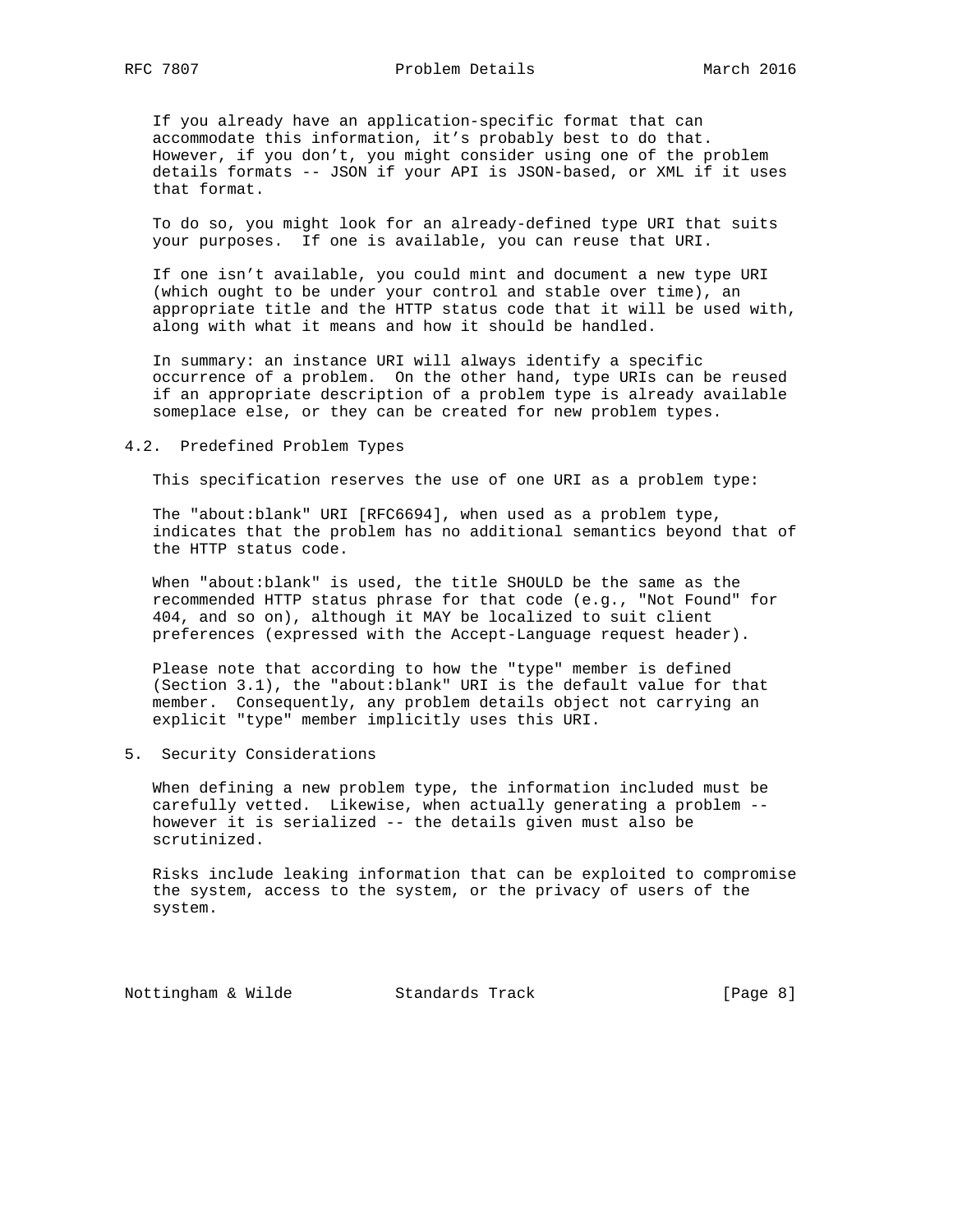Generators providing links to occurrence information are encouraged to avoid making implementation details such as a stack dump available through the HTTP interface, since this can expose sensitive details of the server implementation, its data, and so on.

 The "status" member duplicates the information available in the HTTP status code itself, thereby bringing the possibility of disagreement between the two. Their relative precedence is not clear, since a disagreement might indicate that (for example) an intermediary has modified the HTTP status code in transit (e.g., by a proxy or cache).

 As such, those defining problem types as well as generators and consumers of problems need to be aware that generic software (such as proxies, load balancers, firewalls, and virus scanners) are unlikely to know of or respect the status code conveyed in this member.

6. IANA Considerations

This specification defines two new Internet media types [RFC6838].

6.1. application/problem+json

Type name: application

Subtype name: problem+json

Required parameters: None

Optional parameters: None; unrecognized parameters should be ignored

Encoding considerations: Same as [RFC7159]

Security considerations: see Section 5 of this document

Interoperability considerations: None

Published specification: RFC 7807 (this document)

Applications that use this media type: HTTP

 Fragment identifier considerations: Same as for application/json ([RFC7159])

Nottingham & Wilde Standards Track [Page 9]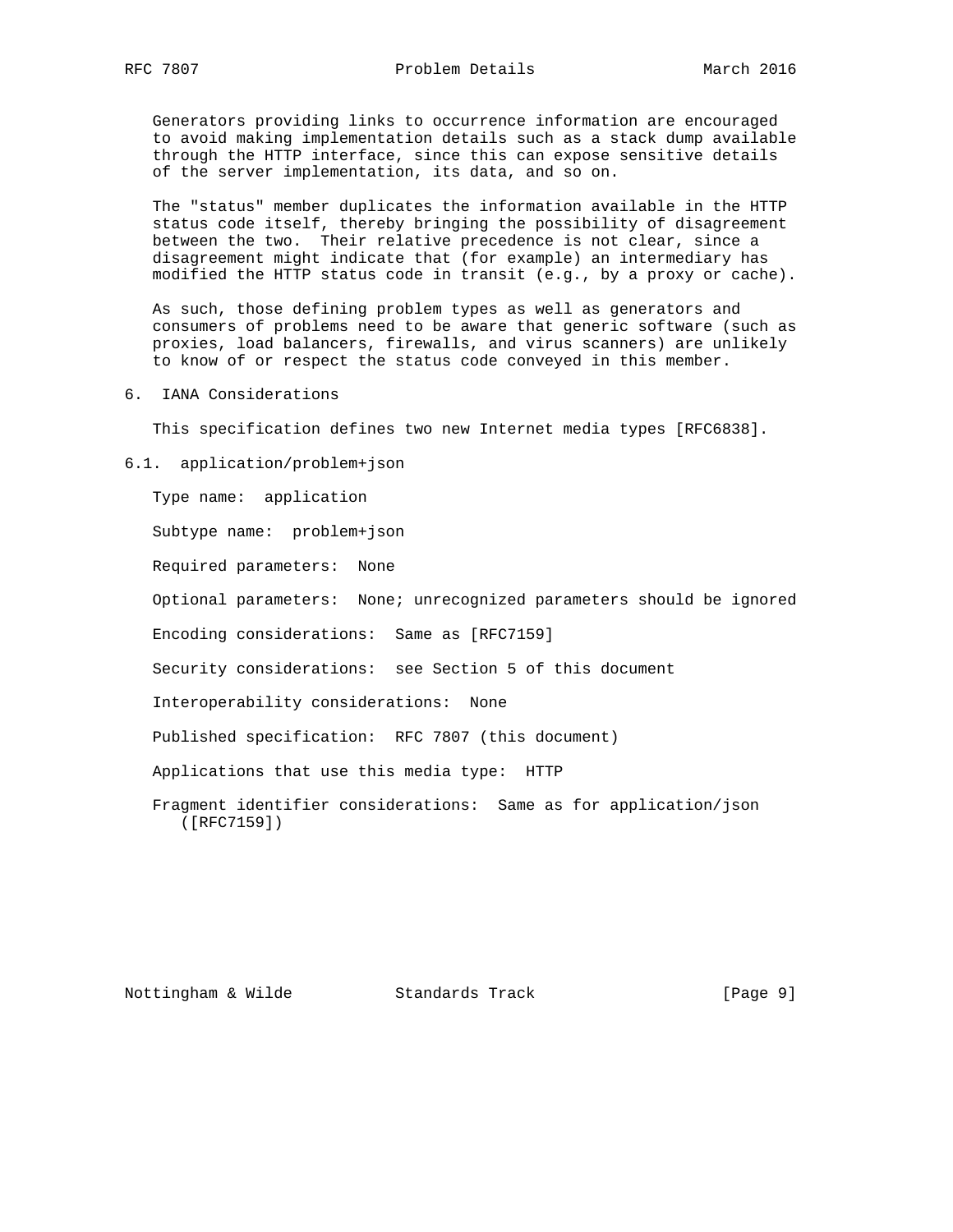Additional information: Deprecated alias names for this type: n/a Magic number(s): n/a File extension(s): n/a Macintosh file type code(s): n/a Person and email address to contact for further information: Mark Nottingham <mnot@mnot.net> Intended usage: COMMON Restrictions on usage: None. Author: Mark Nottingham <mnot@mnot.net> Change controller: IESG 6.2. application/problem+xml Type name: application Subtype name: problem+xml Required parameters: None Optional parameters: None; unrecognized parameters should be ignored Encoding considerations: Same as [RFC7303] Security considerations: see Section 5 of this document Interoperability considerations: None Published specification: RFC 7807 (this document) Applications that use this media type: HTTP Fragment identifier considerations: Same as for application/xml (as specified by Section 5 of [RFC7303])

Nottingham & Wilde Standards Track [Page 10]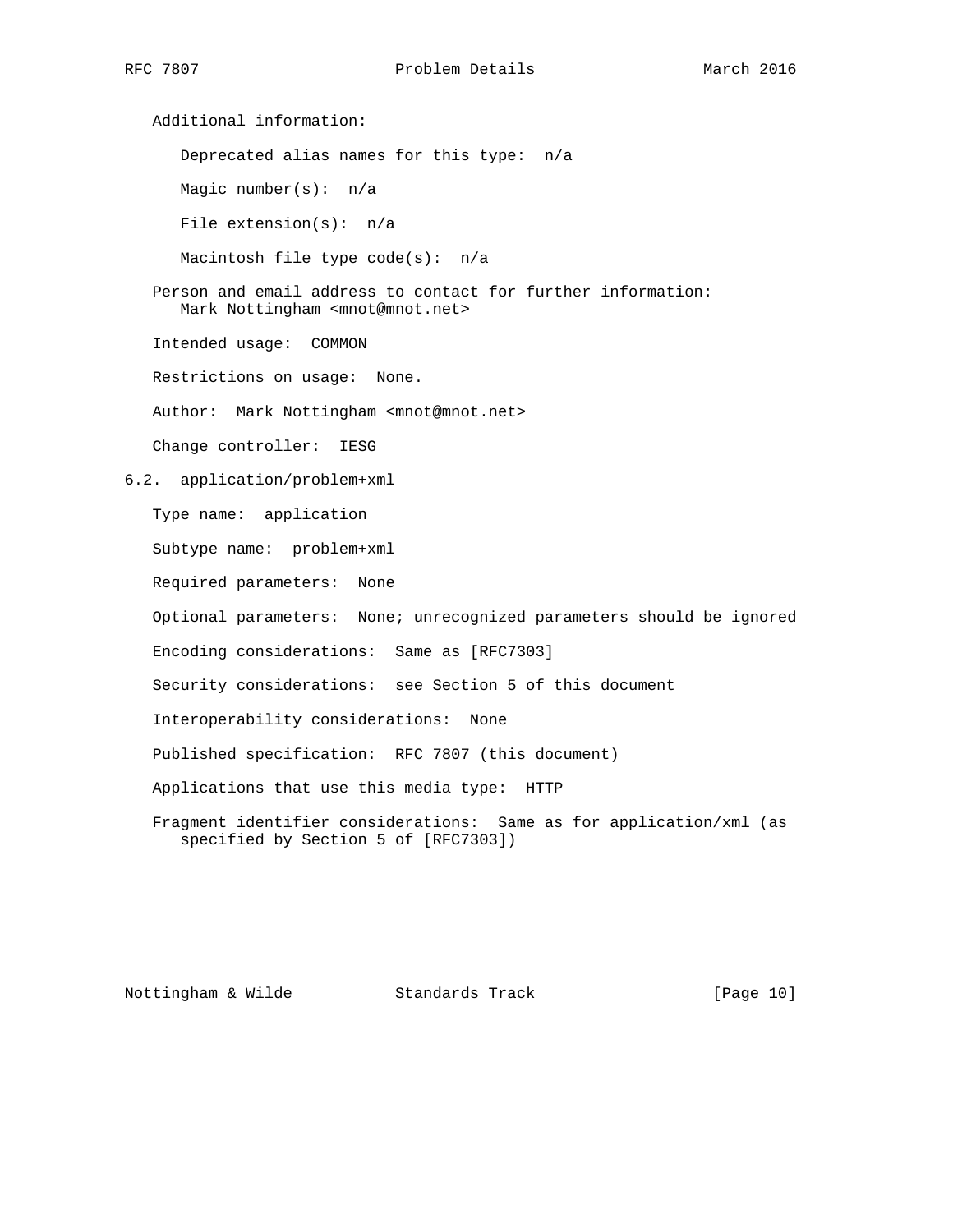Additional information:

Deprecated alias names for this type: n/a

Magic number(s): n/a

File extension(s): n/a

Macintosh file type code(s): n/a

 Person and email address to contact for further information: Mark Nottingham <mnot@mnot.net>

Intended usage: COMMON

Restrictions on usage: None.

Author: Mark Nottingham <mnot@mnot.net>

Change controller: IESG

- 7. References
- 7.1. Normative References
	- [RFC2119] Bradner, S., "Key words for use in RFCs to Indicate Requirement Levels", BCP 14, RFC 2119, DOI 10.17487/RFC2119, March 1997, <http://www.rfc-editor.org/info/rfc2119>.
	- [RFC3986] Berners-Lee, T., Fielding, R., and L. Masinter, "Uniform Resource Identifier (URI): Generic Syntax", STD 66, RFC 3986, DOI 10.17487/RFC3986, January 2005, <http://www.rfc-editor.org/info/rfc3986>.
- [RFC5234] Crocker, D., Ed. and P. Overell, "Augmented BNF for Syntax Specifications: ABNF", STD 68, RFC 5234, DOI 10.17487/RFC5234, January 2008, <http://www.rfc-editor.org/info/rfc5234>.
	- [RFC7159] Bray, T., Ed., "The JavaScript Object Notation (JSON) Data Interchange Format", RFC 7159, DOI 10.17487/RFC7159, March 2014, <http://www.rfc-editor.org/info/rfc7159>.
	- [RFC7230] Fielding, R., Ed. and J. Reschke, Ed., "Hypertext Transfer Protocol (HTTP/1.1): Message Syntax and Routing", RFC 7230, DOI 10.17487/RFC7230, June 2014, <http://www.rfc-editor.org/info/rfc7230>.

Nottingham & Wilde Standards Track [Page 11]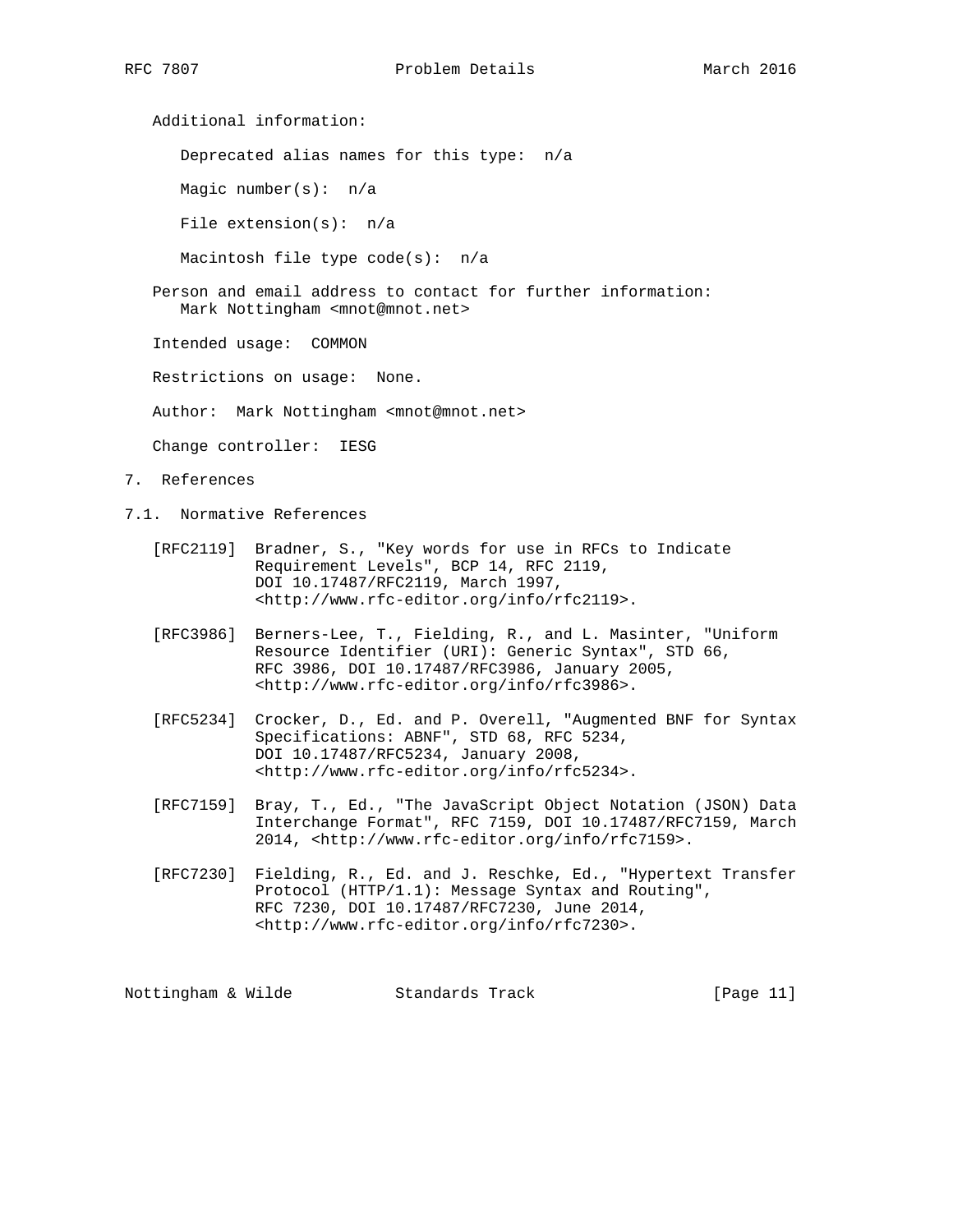[RFC7231] Fielding, R., Ed. and J. Reschke, Ed., "Hypertext Transfer Protocol (HTTP/1.1): Semantics and Content", RFC 7231, DOI 10.17487/RFC7231, June 2014, <http://www.rfc-editor.org/info/rfc7231>.

[W3C.REC-xml-20081126]

 Bray, T., Paoli, J., Sperberg-McQueen, M., Maler, E., and F. Yergeau, "Extensible Markup Language (XML) 1.0 (Fifth Edition)", W3C Recommendation REC-xml-20081126, November 2008, <http://www.w3.org/TR/2008/REC-xml-20081126>.

7.2. Informative References

[ISO-19757-2]

 International Organization for Standardization, "Information Technology --- Document Schema Definition Languages (DSDL) --- Part 2: Grammar-based Validation --- RELAX NG", ISO/IEC 19757-2, 2003.

- [RFC4918] Dusseault, L., Ed., "HTTP Extensions for Web Distributed Authoring and Versioning (WebDAV)", RFC 4918, DOI 10.17487/RFC4918, June 2007, <http://www.rfc-editor.org/info/rfc4918>.
- [RFC5988] Nottingham, M., "Web Linking", RFC 5988, DOI 10.17487/RFC5988, October 2010, <http://www.rfc-editor.org/info/rfc5988>.
- [RFC6694] Moonesamy, S., Ed., "The "about" URI Scheme", RFC 6694, DOI 10.17487/RFC6694, August 2012, <http://www.rfc-editor.org/info/rfc6694>.
- [RFC6838] Freed, N., Klensin, J., and T. Hansen, "Media Type Specifications and Registration Procedures", BCP 13, RFC 6838, DOI 10.17487/RFC6838, January 2013, <http://www.rfc-editor.org/info/rfc6838>.
- [RFC7303] Thompson, H. and C. Lilley, "XML Media Types", RFC 7303, DOI 10.17487/RFC7303, July 2014, <http://www.rfc-editor.org/info/rfc7303>.

[W3C.REC-html5-20141028]

 Hickson, I., Berjon, R., Faulkner, S., Leithead, T., Navara, E., O'Connor, E., and S. Pfeiffer, "HTML5", W3C Recommendation REC-html5-20141028, October 2014, <http://www.w3.org/TR/2014/REC-html5-20141028>.

Nottingham & Wilde Standards Track [Page 12]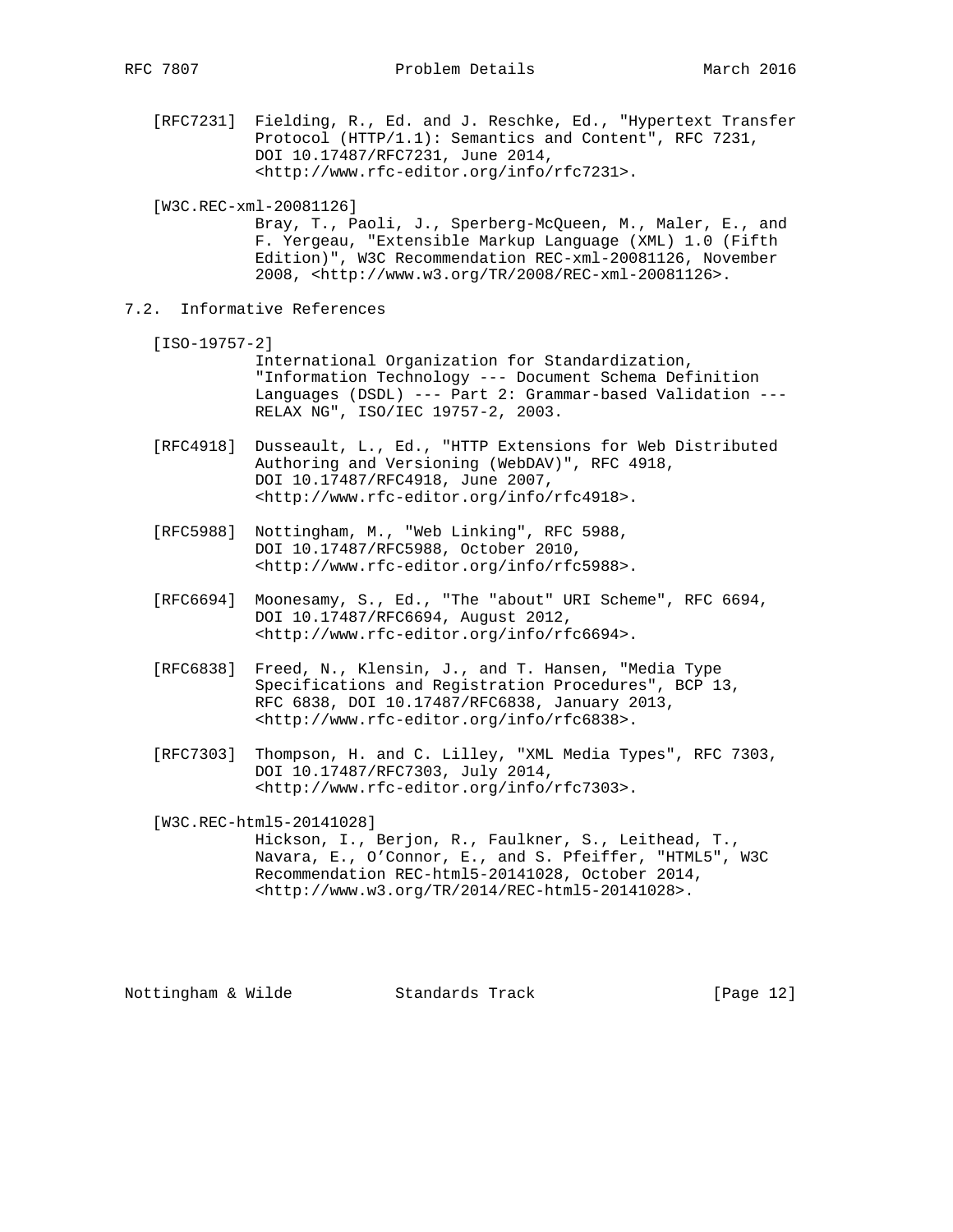[W3C.REC-rdfa-core-20130822]

 Adida, B., Birbeck, M., McCarron, S., and I. Herman, "RDFa Core 1.1 - Second Edition", W3C Recommendation REC-rdfa-core-20130822, August 2013, <http://www.w3.org/TR/2013/REC-rdfa-core-20130822>.

## [W3C.REC-xml-stylesheet-20101028]

 Clark, J., Pieters, S., and H. Thompson, "Associating Style Sheets with XML documents 1.0 (Second Edition)", W3C Recommendation REC-xml-stylesheet-20101028, October 2010, <http://www.w3.org/TR/2010/REC-xml-stylesheet-20101028>.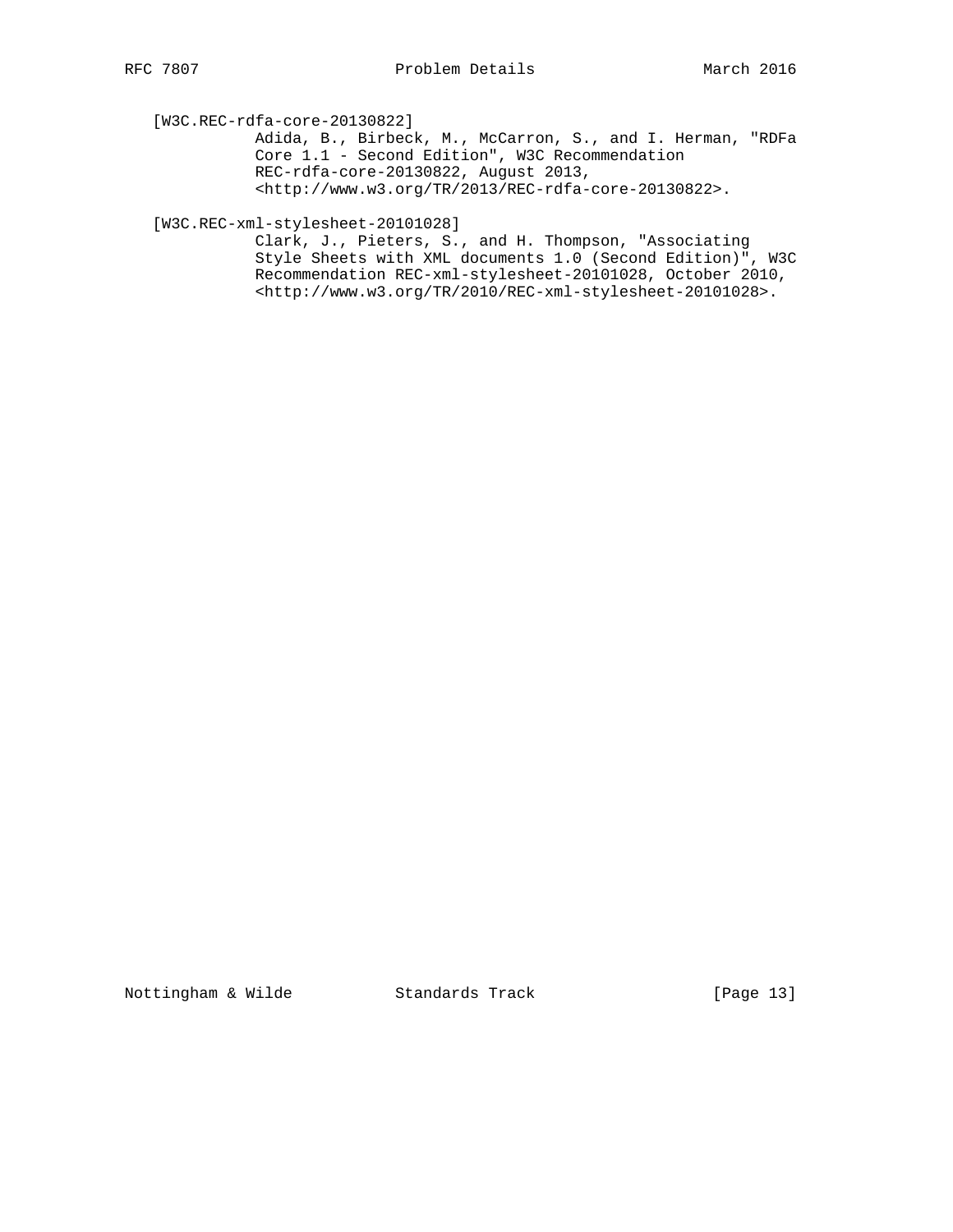Appendix A. HTTP Problems and XML

 Some HTTP-based APIs use XML [W3C.REC-xml-20081126] as their primary format convention. Such APIs can express problem details using the format defined in this appendix.

 The RELAX NG schema [ISO-19757-2] for the XML format is as follows. Keep in mind that this schema is only meant as documentation, and not as a normative schema that captures all constraints of the XML format. Also, it would be possible to use other XML schema languages to define a similar set of constraints (depending on the features of the chosen schema language).

```
 default namespace ns = "urn:ietf:rfc:7807"
     start = problem
     problem =
      element problem {
 ( element type { xsd:anyURI }?
 & element title { xsd:string }?
 & element detail { xsd:string }?
 & element status { xsd:positiveInteger }?
 & element instance { xsd:anyURI }? ),
        anyNsElement
       }
     anyNsElement =
 ( element ns:* { anyNsElement | text }
 | attribute * { text })*
```
The media type for this format is "application/problem+xml".

 Extension arrays and objects are serialized into the XML format by considering an element containing a child or children to represent an object, except for elements that contain only child element(s) named 'i', which are considered arrays. For example, the example above appears in XML as follows: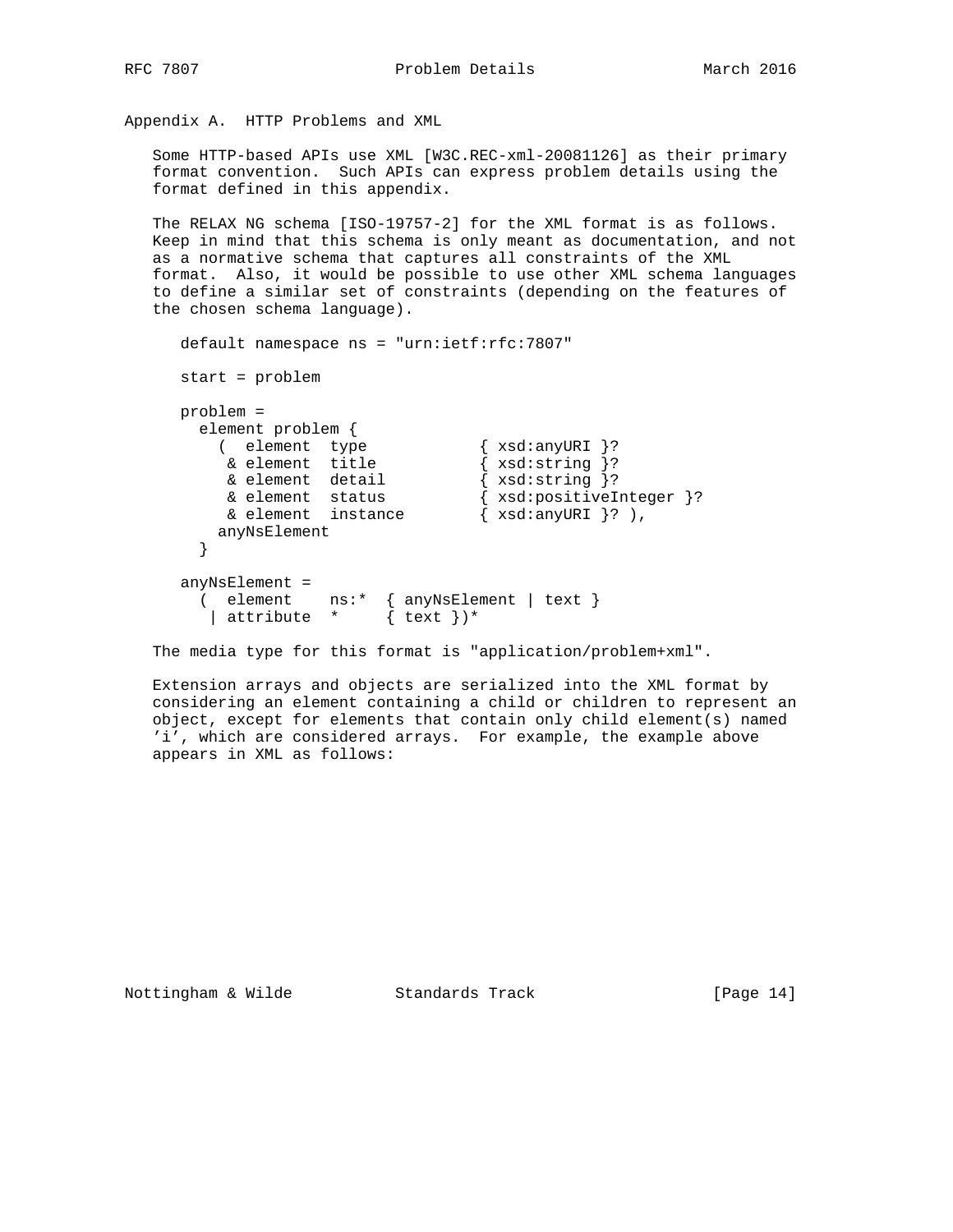```
 HTTP/1.1 403 Forbidden
 Content-Type: application/problem+xml
 Content-Language: en
 <?xml version="1.0" encoding="UTF-8"?>
 <problem xmlns="urn:ietf:rfc:7807">
   <type>https://example.com/probs/out-of-credit</type>
   <title>You do not have enough credit.</title>
   <detail>Your current balance is 30, but that costs 50.</detail>
   <instance>https://example.net/account/12345/msgs/abc</instance>
   <balance>30</balance>
   <accounts>
     <i>https://example.net/account/12345</i>
     <i>https://example.net/account/67890</i>
   </accounts>
 </problem>
```
 Note that this format uses an XML namespace. This is primarily to allow embedding it into other XML-based formats; it does not imply that it can or should be extended with elements or attributes in other namespaces. The RELAX NG schema explicitly only allows elements from the one namespace used in the XML format. Any extension arrays and objects MUST be serialized into XML markup using only that namespace.

 When using the XML format, it is possible to embed an XML processing instruction in the XML that instructs clients to transform the XML, using the referenced XSLT code [W3C.REC-xml-stylesheet-20101028]. If this code is transforming the XML into (X)HTML, then it is possible to serve the XML format, and yet have clients capable of performing the transformation display human-friendly (X)HTML that is rendered and displayed at the client. Note that when using this method, it is advisable to use XSLT 1.0 in order to maximize the number of clients capable of executing the XSLT code.

Appendix B. Using Problem Details with Other Formats

 In some situations, it can be advantageous to embed problem details in formats other than those described here. For example, an API that uses HTML [W3C.REC-html5-20141028] might want to also use HTML for expressing its problem details.

 Problem details can be embedded in other formats either by encapsulating one of the existing serializations (JSON or XML) into that format or by translating the model of a problem detail (as specified in Section 3) into the format's conventions.

Nottingham & Wilde Standards Track [Page 15]